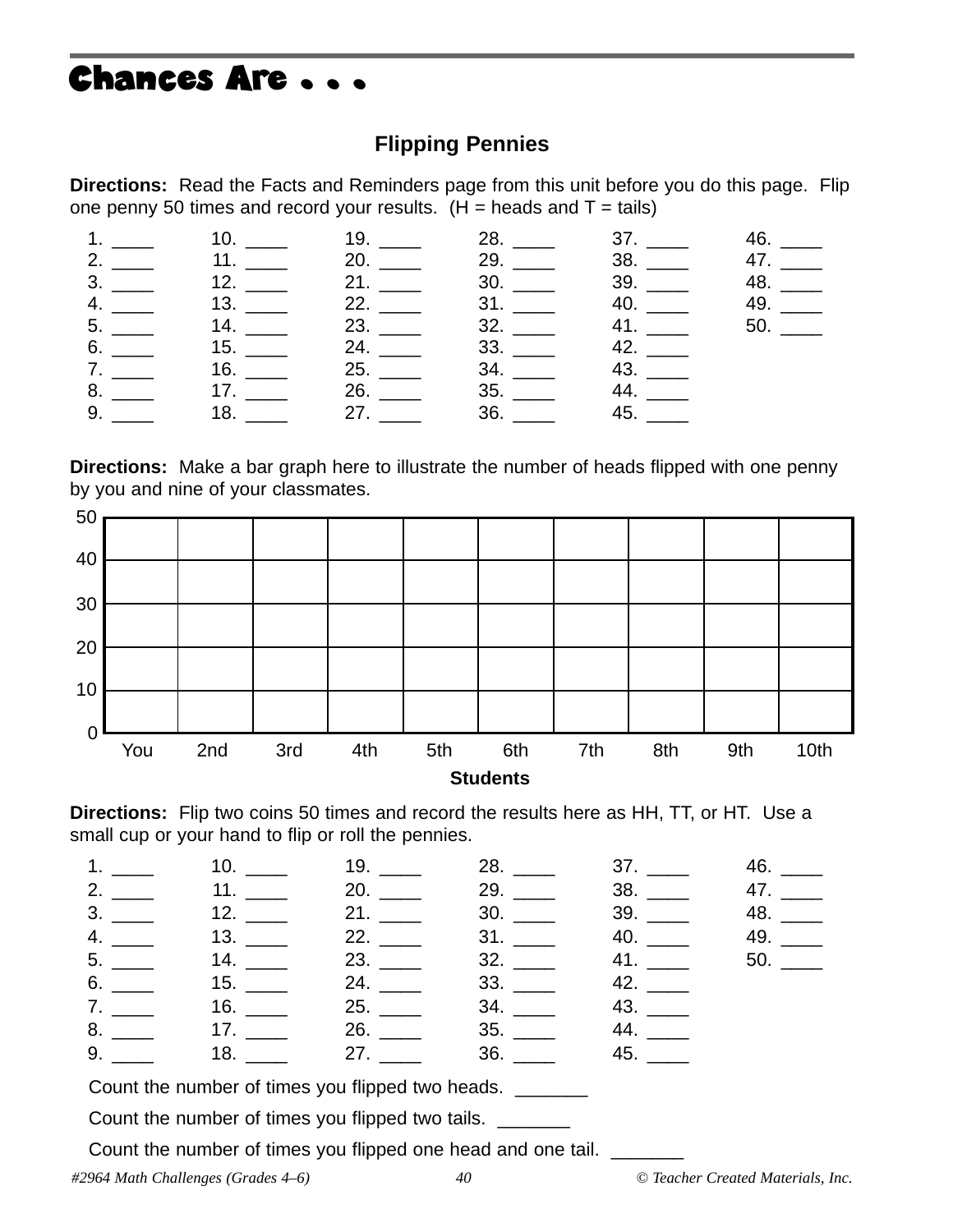### Chances Are . . .

#### **Flipping Three Pennies**

**Directions:** Read the Facts and Reminders page from this unit before you do this page. Flip three pennies 64 times and record your results.

 $(H = heads, T = tails, 1 = first coin, 2 = second coin, and 3 = third coin)$ 

|  |  | 1. _____ 12. ____ 23. ____ 34. ___ 45. ___ 56. ___ |            |
|--|--|----------------------------------------------------|------------|
|  |  |                                                    |            |
|  |  | $3.$ 47. 58.                                       |            |
|  |  | 4. _____ 15. ____ 26. ____ 37. ___ 48. ___ 59. ___ |            |
|  |  | $5.$ 16. 16. 27. 38. 49. 5. 60.                    |            |
|  |  | $6.$ 17. 28. 39. 50. 50. 61.                       |            |
|  |  | $7.$ 18. 29. 40. 51. 51. 62.                       |            |
|  |  | 8. _____ 19. ____ 30. ____ 41. ____ 52. ___        | 63. $\_\_$ |
|  |  | $9.$ 20. 20. 31. 42. 53. 53. 64.                   |            |
|  |  | 10. _____ 21. ____ 32. ___ 43. ___ 54. ___         |            |
|  |  |                                                    |            |

You know from the Facts and Reminders page that you had one chance in eight of flipping all three heads with three pennies. That would be eight times in 64 flips.

Count the number of times you flipped three heads.  $\Box$ 

Count the number of times you flipped three tails.

Count the number of times you flipped two heads.

Count the number of times you flipped two tails.

#### **Comparing Results**

**Directions:** Make a bar graph here to illustrate the number of times three heads with three pennies were flipped by you and nine of your classmates.



Add all ten of the students' flips. One chance in eight would mean a total of 80 three-head flips by the ten students. How close did the total come to 80?